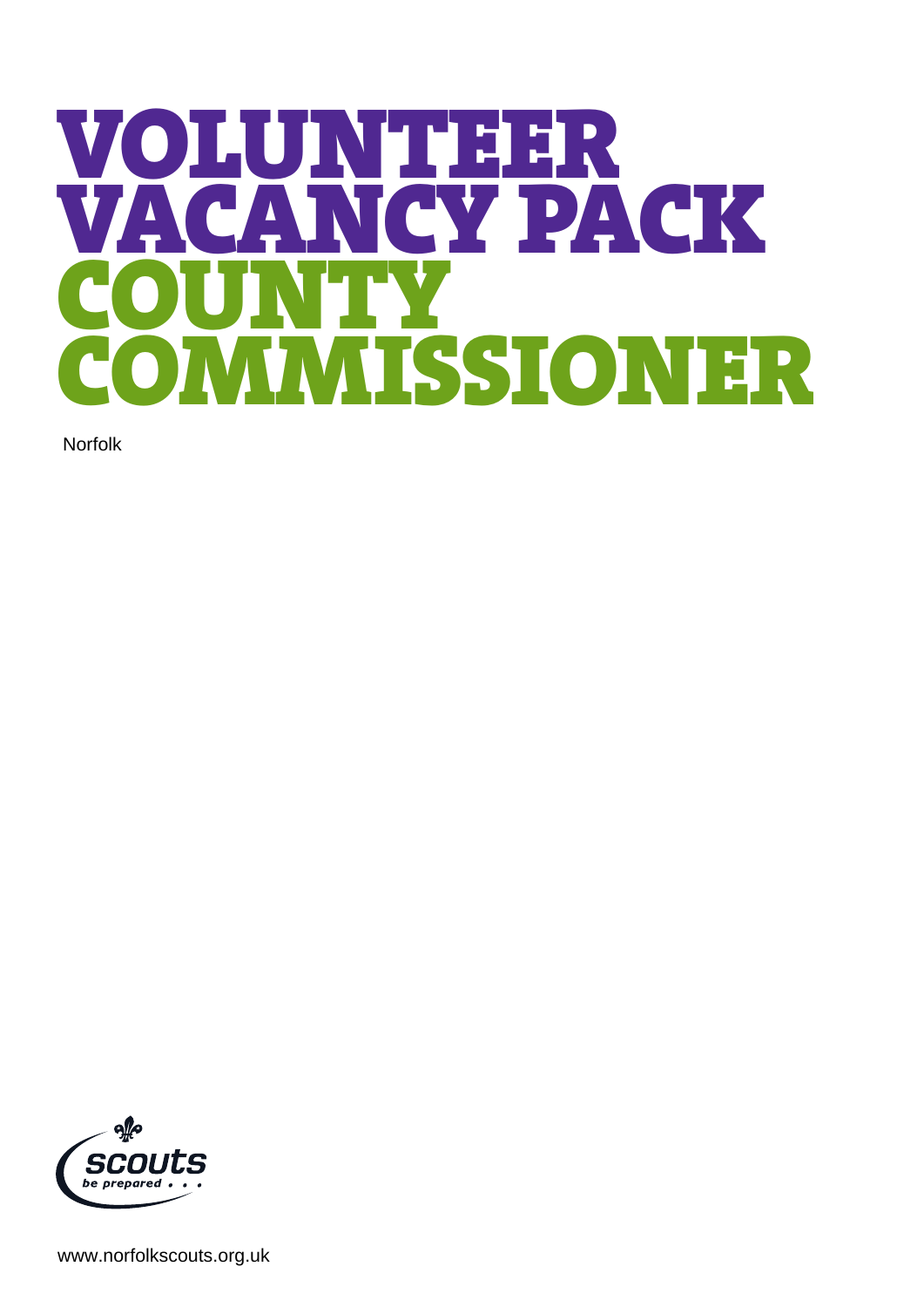



# WHO WE ARE

Every year we help 400,000 young people in the UK enjoy new adventures; to experience the outdoors, interact with others, gain confidence and have the opportunity to reach their full potential. And it's not just young people who can get in on the action. Working alongside our youth members are thousands of adult volunteers, with a huge variety of roles and opportunities available.

To find out more go to **[www.scouts.org.uk](http://www.scouts.org.uk)**

# VOLUNTEERING

Volunteering for us is easy, fun and offers many opportunities for gaining externallyrecognised qualifications. Why not strengthen your CV while making a real impact on the lives of young people?



THE SCOUT

T: 0845 300 1818

F: 020 8433 7103

www.scouts.org.uk

**CENTRE** 

INFORMATION

T (direct): 020 8433 7100

E: info.centre@scout.org.uk

How much time you give is up to you, and you don't need any previous experience. We have a huge variety of roles to suit everyone, and whatever you choose, we'll make sure you're properly trained and supported.

# WHO AREYOU?

We're looking for someone with management skills who can provide leadership, motivation and inspiration to volunteers. As County Commissioner you will support and guide adults through their Scouting journey and ensure that young people locally can access the best possible Scouting.

# SCOUTING IN YOUR AREA

The Line Management structure in your area will be as follows:

**Group Scout Leader**

Supports a Group

**District Commissioner** Supports a collection of Groups locally know as a District

**County/Area Commissioner** Supports a collection of Districts called a County **Regional Commissioner**

Supports the County Commissioners

These people have responsibility for a number of things – developing Scouting, ensuring safety, and that the policies of The Scout Association are upheld. They also manage and support adult volunteers in Scouting. For any adult in Scouting, their 'Line Manager' will always be a regular point of call for support.

Thank you for your interest in volunteering with the Scout Association. Contained in this pack is a description and person specification for the role of County Commissioner. If you think you know just the right person for this role, or are interested in the role yourself, please complete the nomination form at the rear of the document and send it to the person named. If you would like more information or an informal chat about the role please contact:

Name: | Matt Mills

© 2012 The Scout Association Reg Charity No. 306101 (England &Wales) and SC038437 (Scotland)

Phone: 07968 485950

RegComm.EastofEngland@scouts.org.uk

Email:

2 Volunteer Vacancy Pack– County Commissioner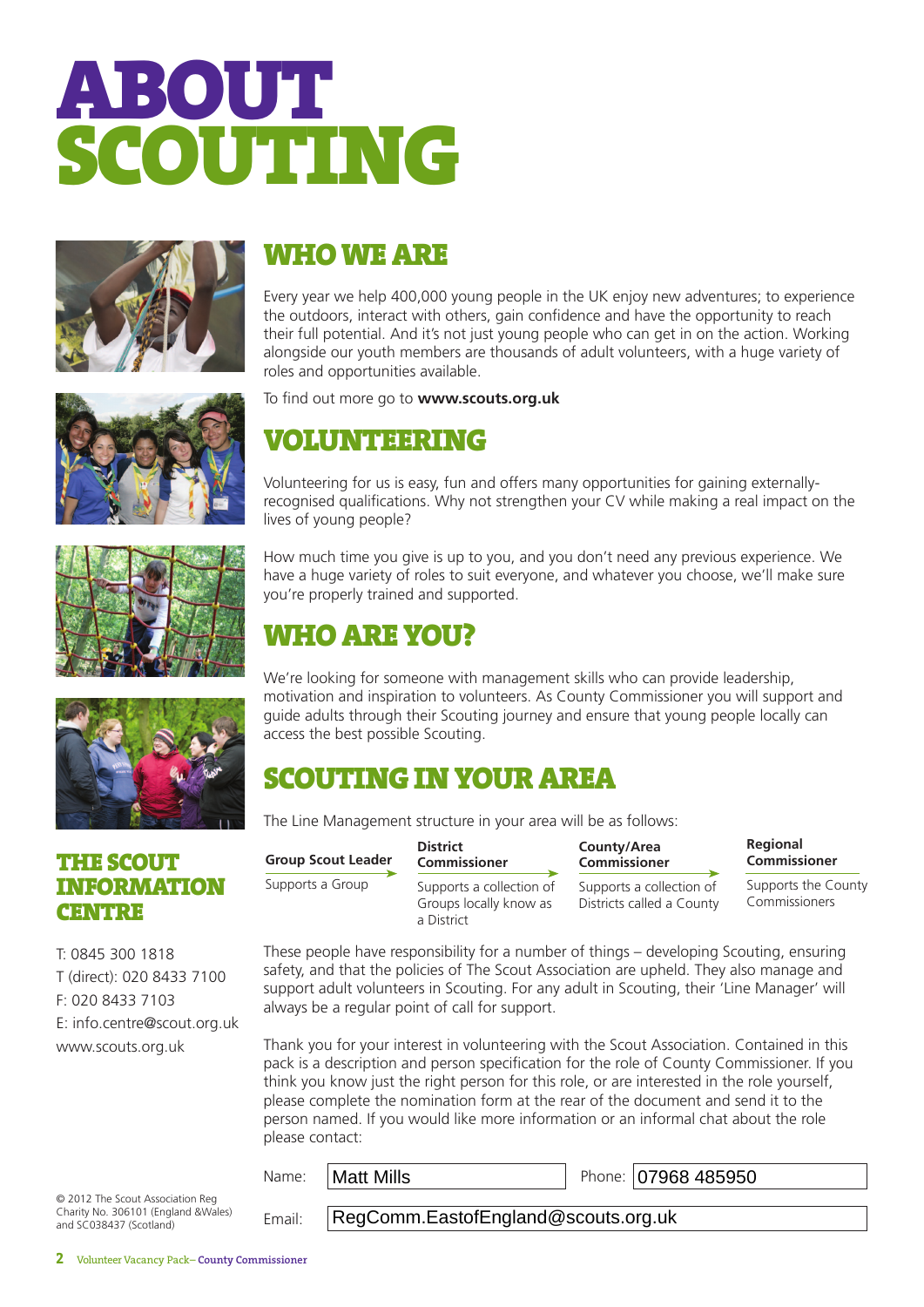# ROLE DESCRIPTION County Commissioner

#### Click to download:

**[The Key Policies](http://scouts.org.uk/supportresources/1978/the-key-policies-of-the-scout-association-fs500005?moduleID=10) [The Yellow Card](http://scouts.org.uk/supportresources/3099/young-people-first-code-of-good-practice-for-adults-yellow-card?moduleID=10&cat=299,304)**



Name of Scout County Norfolk

Located **East of England** 

#### This County has

Number of adults

| ś | ?329   |
|---|--------|
|   | 11.780 |

Number of youth members 6329 **Mathems** The Regional Commissioner is **Matt Mills** 

### Purpose of the role

You will be required to:

- lead the Scout County
- ensure that the County provides good quality Scouting for young people
- develop Scouting in the County
- promote and maintain the policies of the Association within the County
- proactively manage adults in the County.

#### **Responsible to**

Regional Commissioner

#### **Responsible for**

District Commissioners, Deputy County Commissioners, Assistant County Commissioners, County Network Scout Commissioner, County Training Manager, County Scouters, County Advisers, County Media Development Manager.

#### **Main Contacts**

Deputy County Commissioners, Assistant County Commissioners, County Chairman, County Network Scout Commissioner, members of the County Executive Committee and its sub-committees, District Commissioners, County Training Manager, Local Training Managers, members of the Regional Development Service, other County Commissioners in the Region, members of the local community, schools and other youth organisations.

#### **Appointment requirements**

The completion of a Wood Badge relevant to the County Commissioner appointment. Eligible for charity trustee status.

#### Main responsibilities

Note that some of the tasks for which the County Commissioner is responsible may be delegated to others in the County including Deputy County Commissioners (if appointed), Assistant County Commissioners, County Training Manager and County Scout Network Commissioner. The following are the main tasks for which the County Commissioner is responsible:

- Producing a vision for the County and implementing a development plan to meet that vision.
- Ensuring that the Scout County thrives and has in place the best systems possible to support the Scout Districts and all adults working in the County and to develop the County.
- Ensuring that Scouting in the County is attractive to young people and adults from all backgrounds in the County.
- Ensuring that the County has an adequate team of supported and appropriate adults working effectively together and with others to meet the Scouting needs of the area.
- Ensuring that problems within the County are resolved so that excellent Scouting is provided to young people in the County.
- Working with the Regional Commissioner and other County Commissioners in the Region to share ideas and implement initiatives to support Scouting in the County.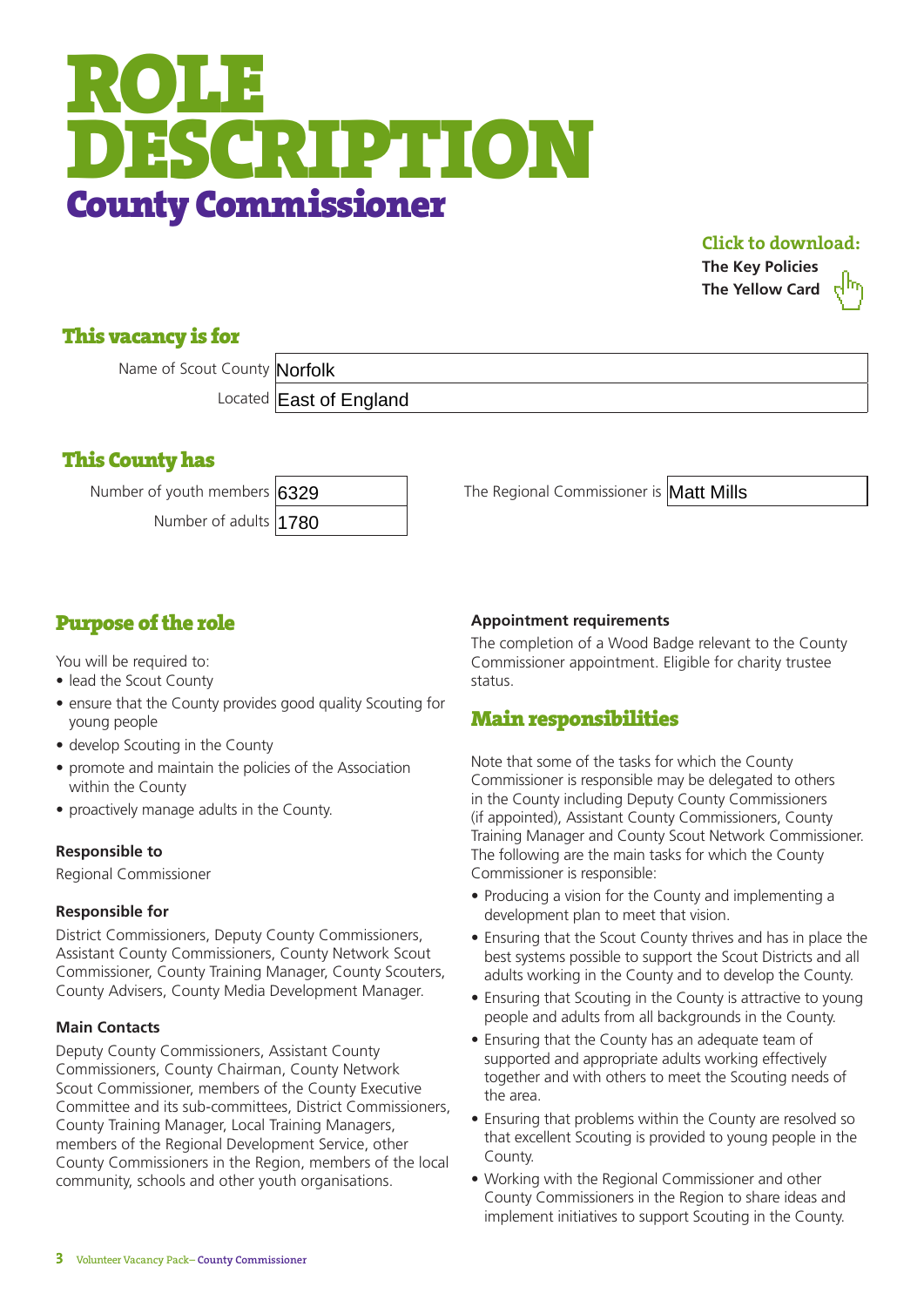#### Core tasks

**The role of County Commissioner has a number of functions relating to six key areas of management and leadership as follows.**



#### Providing direction

As an effective County Commissioner you will be required to:

- lead by example to promote a co-operative culture of working in the County
- create a vision for the future development of the County
- taking into account the local environment and the strategic plan of The Scout Association and your Region, develop a plan for the County and work with others to implement and review it
- provide leadership, inspiration and motivation for all Leaders and Commissioners working in the County
- ensure that everyone in the County follows the policies and rules of The Scout Association
- carry out regular one-on-one meetings with members of your team.

#### Working with people

As an effective County Commissioner you will be required to:

- develop good working relationships, based on trust and Scout Values, with the adults within the County and with others
- identify the roles that you need to make the County work effectively and recruit suitable people into those roles
- allocate tasks to people within the County team and monitor their progress
- support adults in the County team to develop by completing formal training requirements, learning on the job, trying out new skills and addressing problems affecting performance
- build a team spirit in the County and support the development of the team as a whole
- address conflict as it occurs within the County and reduce the likelihood of conflict through good communication and other methods
- $\bullet$  run effective team meetings in the County and participate fully in the County Executive and Region meetings
- ensure that adults in the County keep to the standards of performance required and that the correct procedures are followed in consultation with the Regional Commissioner if serious problems occur
- carry out effective reviews and re-assign or retire people if necessary
- build and maintain collaborative relationships with other, relevant organisations in your County's local area.

#### Achieving results

As an effective County Commissioner you will be required to:

- satisfactorily complete projects in the County for which you are responsible
- ensure that all the initiatives in the County are managed carefully
- ensure that there are suitable processes in place within the County to ensure that Scouting is effectively delivered to young people
- with the County Executive Committee and the County Team ensure that Scouting is promoted locally
- build up an understanding of the young people in your local area and ensure that Scouting is promoted effectively to them including a focus on their needs and expectations
- monitor and review the progress that DCs are making against their targets and plans
- continually improve the performance of all elements of Scouting within the County
- have a robust County Development plan in place and regularly review progress.

#### Enabling change

As an effective County Commissioner you will be required to:

- support and encourage adults in the County to think of new and creative ways to improve Groups, Districts and the County
- communicate your vision for the future of the County and lead people through changes that this vision requires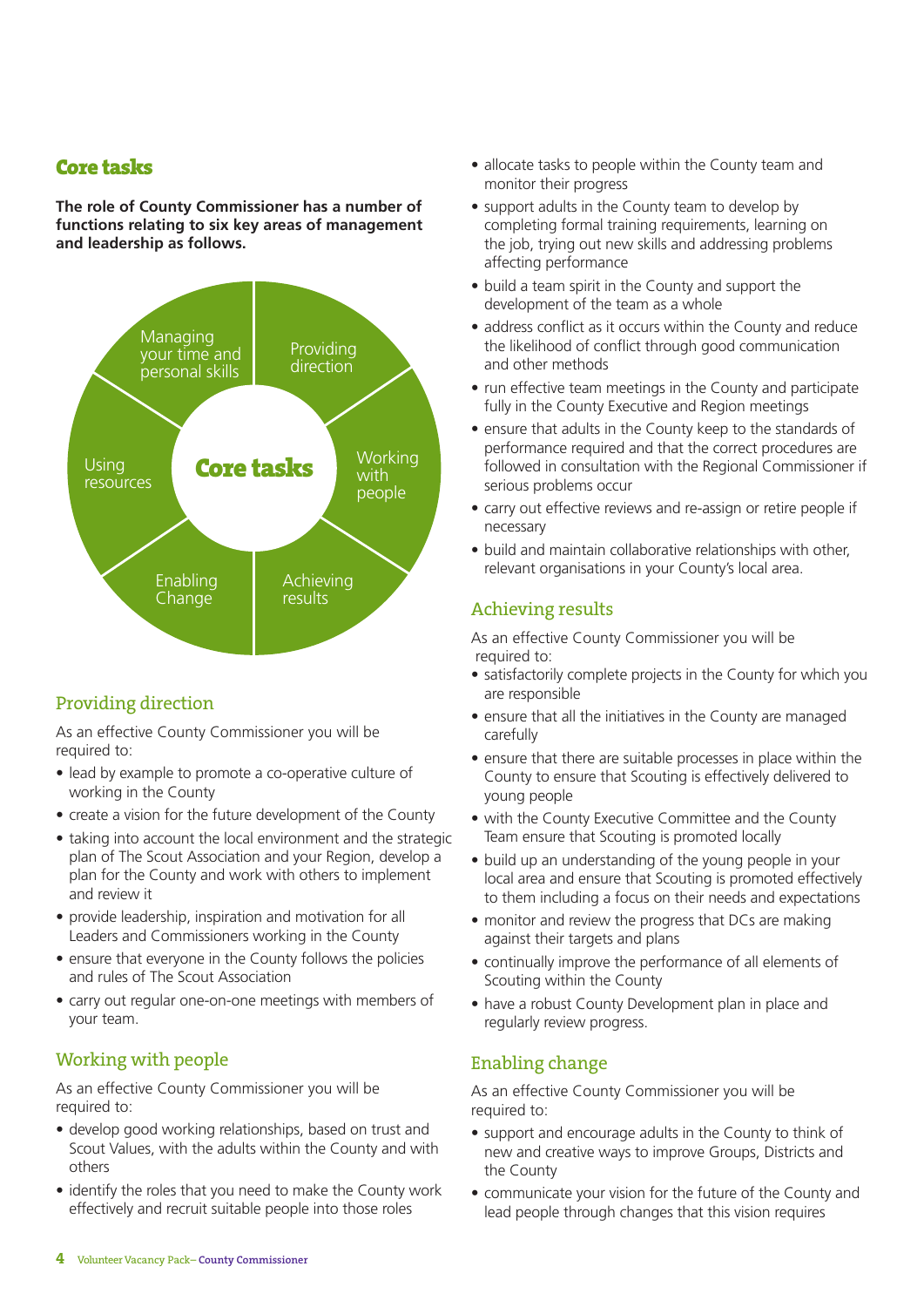- develop effective plans to implement change and then carry them out, working together with relevant members of the County
- recognise the contribution of others towards change and improvement.

#### Using resources

As an effective County Commissioner you will be required to:

- ensure that appropriate financial measures are in place (as part of the County Executive Committee)
- ensure that there is an adequate income for the County including the identification of other income sources such as grants (as part of the County Executive Committee)
- ensure that the health and safety of everyone involved in Scouting within the County is properly managed at all levels
- work with the County Executive Committee and the County Team to ensure that the County has sufficient physical resources to support the programme
- work with the County Executive Committee and the County Team to minimise the negative impact and maximise the positive impact that the County has on the environment
- make decisions about all matters within the County based on the best available information
- ensure that key knowledge within the County is properly managed and used to improve the operation of all Scouting within the County
- provide resources, support and encouragement for teams to work in many ways.

#### Managing your time and personal skills

As an effective County Commissioner you will be required to:

- agree realistic goals and targets with your Regional Commissioner for the development of the County that work towards The Scout Association's strategic objectives
- consider the future requirements of your role then identify, plan and address areas for personal development
- ask for and act on feedback about how you carry out your role
- develop and maintain personal contacts with people both inside and outside of Scouting who may be able to help you to achieve your plans for the County
- attend National or Regional County Commisioner days/workshops.

#### Person specification

#### Knowledge and experience

#### **Essential**

• Experience of managing adults.

#### **Desirable**

- Understanding of the challenges of working in the voluntary sector.
- Experience of youth and/or community work with adult groups.
- Recent experience of working in the Scout or Guide Movement as an adult.

#### Skills

#### **Essential**

- Motivate the team by being a great listener and communicator.
- Provide strategic direction for the County.
- Provide inspirational leadership for the County.
- Build, maintain and facilitate effective working relationships with a wide range of people.
- Enable others to identify issues, develop attainable objectives and gain the necessary skills and confidence to work as an effective team.
- Negotiate compromises.
- Plan, manage and monitor own tasks and time.
- Ability to use basic computer software.

#### **Desirable**

Construct and implement long-term plans for development activities and be able to identify training, resourcing and other needs necessary.

#### Aim, Values and Method

#### **Essential**

- An understanding of the needs of volunteers.
- $\bullet$  Flexible approach.
- Self-motivated.
- Able to work as part of a team and promote good teamwork.
- Resourceful, energetic and enthusiastic about the job.
- Acceptance of the Aims and Methods of the Scout Movement.